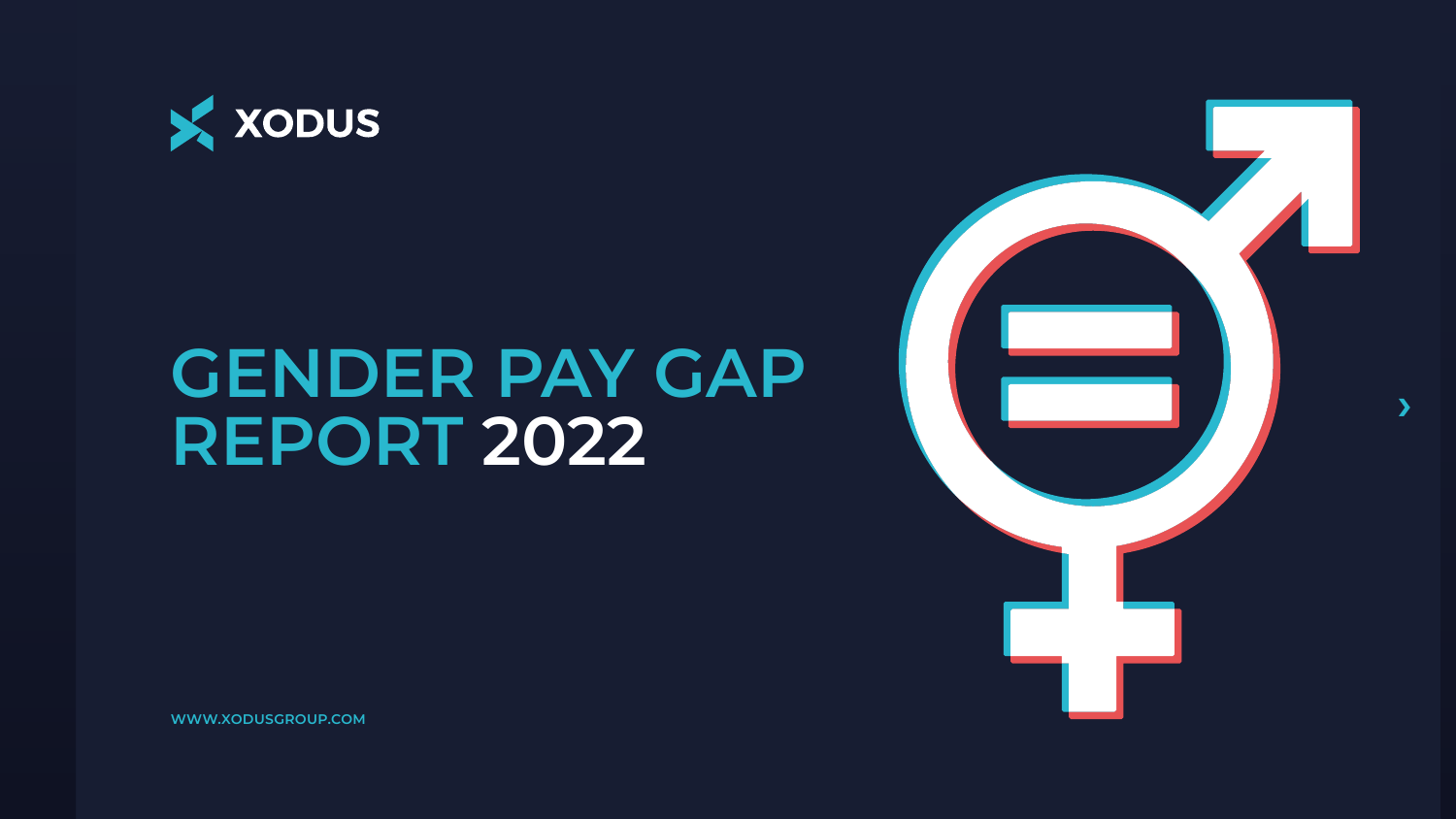Last year we set out clear and concise ambitions, a 50/50 female/male graduate intake across all divisions, increasing the percentage of women to make up at least 30% of our business at all levels, halving our gender pay gap and making it possible for project managers to work part-time. These ambitions remain relevant to our business today and we are now taking positive actions to contribute to closing our gender pay gap. *f* **i** *i**s* **then inclusive term allows as ever. The section of the st 30% of our business at all levels, halving our <b>only the st and inclusive of the st 30% of our business at all levels, halving our . . .** 

This report continues to reflect the issue of representation of females throughout our business particularly in the most senior roles. However, I am pleased to say that in the past year the awareness of this challenge has increased dramatically, and actions to address this are now firmly grounded in leadership goals and objectives.

These include:

improve female inclusion across our employee experience; and

**•** Increasing external networking and ensuring we learn from external expertise.

- **•** Leadership commitment;
- **•** Training and awareness programmes;
- **•** Promotion of hybrid and flexible working;
- **•** Significant enhancement of parental leave policies;
- **•** Engaging with employee resources groups to **Steve Swindell, Managing Director** belong and succeed.

One of the key goals is to speed up the response time to data we garner to promote faster action. We therefore aim to publish the next gender pay gap report at least six months in advance of the statutory requirements.

Ultimately, I want Xodus to be a company that attracts the best talent with an environment where we can all



**"**We know that an inclusive and diverse environment fosters creativity and innovation, which improves decision making through clever thinking.**"**

## **FOREWORD**

This is our second gender pay gap report and whilst the numbers show some marginal improvements from the previous year, the challenge remains as large as ever.

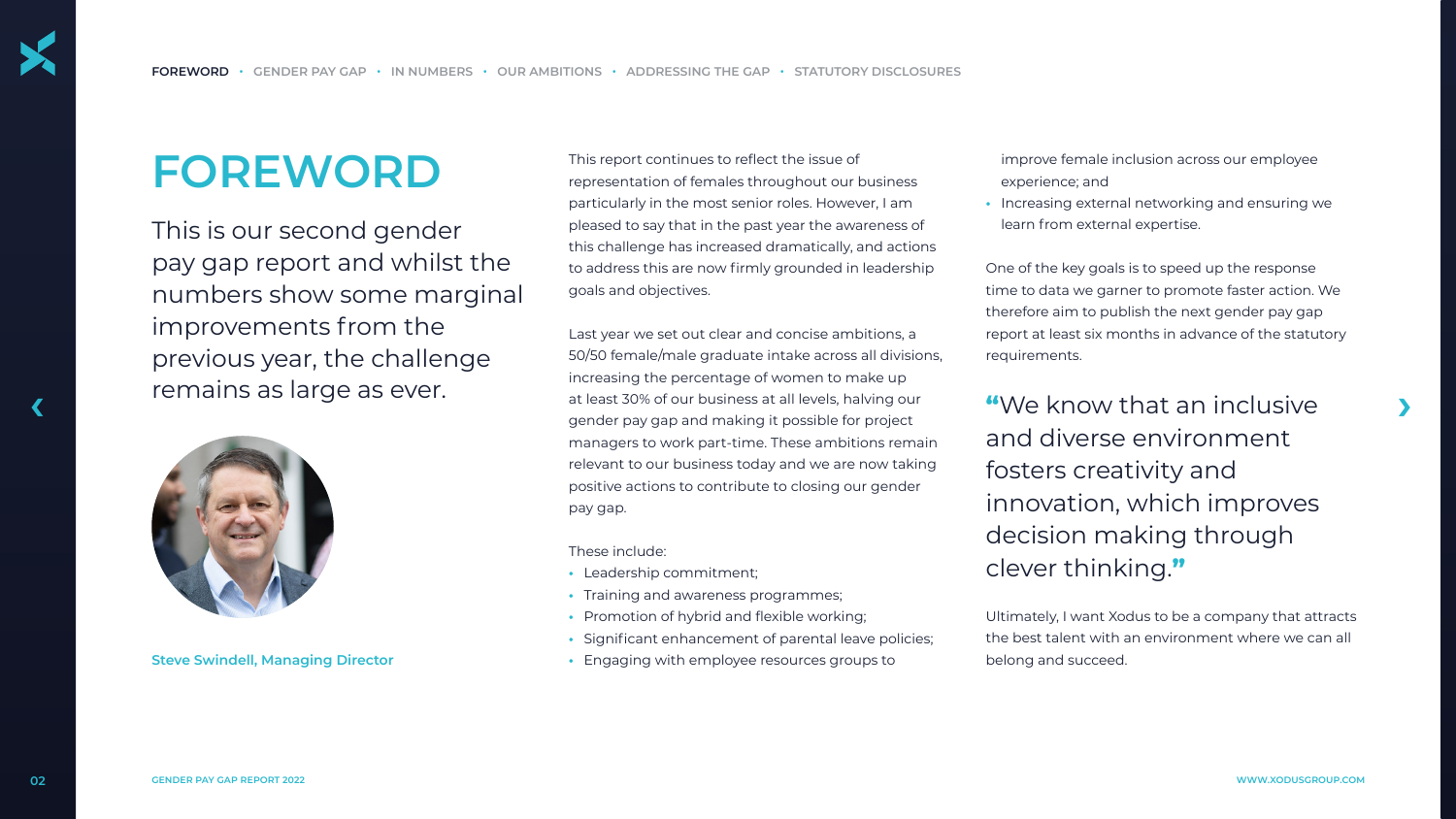

**FOREWORD • GENDER PAY GAP • IN NUMBERS • OUR AMBITIONS • ADDRESSING THE GAP • STATUTORY DISCLOSURES**

# **WHAT IS THE GENDER PAY GAP? •**  $\mathbf{F} \cup \mathbf{F} \cup \mathbf{F} \cup \mathbf{F} \cup \mathbf{F} \cup \mathbf{F}$  and  $\mathbf{F}$  and  $\mathbf{F}$  are  $\mathbf{F}$  and  $\mathbf{F}$  and  $\mathbf{F}$  are  $\mathbf{F}$  and  $\mathbf{F}$  and  $\mathbf{F}$  are  $\mathbf{F}$  and  $\mathbf{F}$  and  $\mathbf{F}$  are  $\mathbf{F}$  and  $\mathbf{F}$

All UK organisations employing 250 or more people are required to prepare an annual report on their gender pay gap.



Employing 293 people on the 'snapshot' date, Xodus meets this criterion and are therefore required to report and publish our gender pay gap.

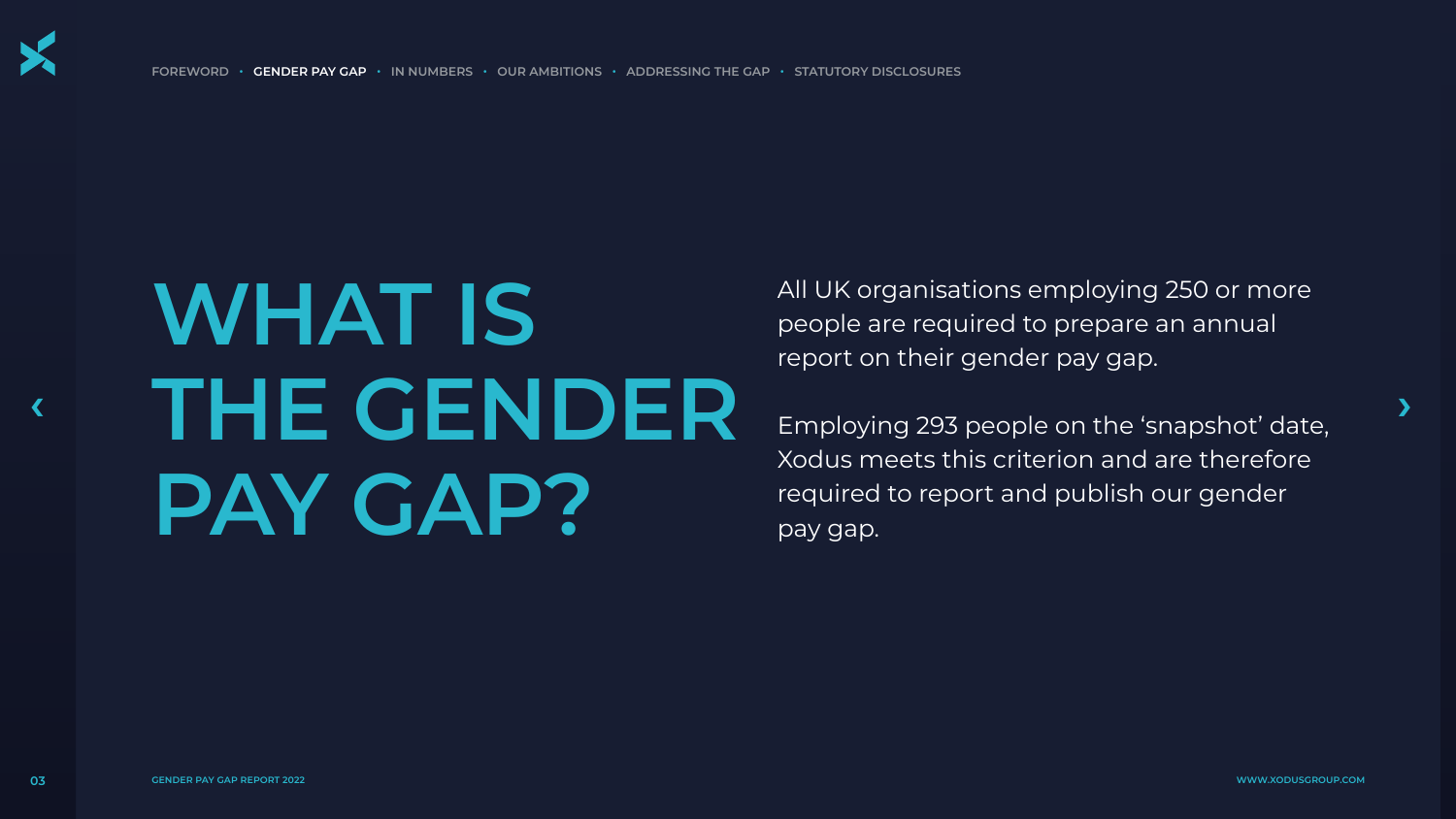

The gender pay gap is the difference between the gross hourly earnings for all males and the gross hourly earnings for all females of UK employees in Xodus, irrespective of their role or seniority. It is expressed as a percentage of males earnings. Therefore, the gender pay gap is a reflection of the workforce profile of males and females. The gender pay gap is the difference between the gross hourly<br> **Cender Pay Gap** *Cender Pay Gap Cender Pay Gap Phe median Calculation Chemedian figure is the middle between lowest and highest* 

Equal pay is the legal requirement for males and females to be paid the same for performing the same or similar work. At Xodus we provide equal pay to men and women in the same roles, and we closely monitor and review all recruitment and pay decisions we make.

### **Gender Pay Gap**

**Male Female**

Men are more likely to be in senior roles resulting in the gender pay gap.

## **Median Calculation**

The median figure is the middle between lowest and highest wages. The median gap is calculated by the difference between the middle of the female and male wages.

### **Mean Calculation**

The mean figure is the total of wages added together divided by number of employees. The mean gap is calculated by the difference between female and male mean wages.

It is important to note that equal pay and the gender pay gap are different.

## **EQUAL PAY VS GENDER PAY GAP**

**Equal Pay Comparison**







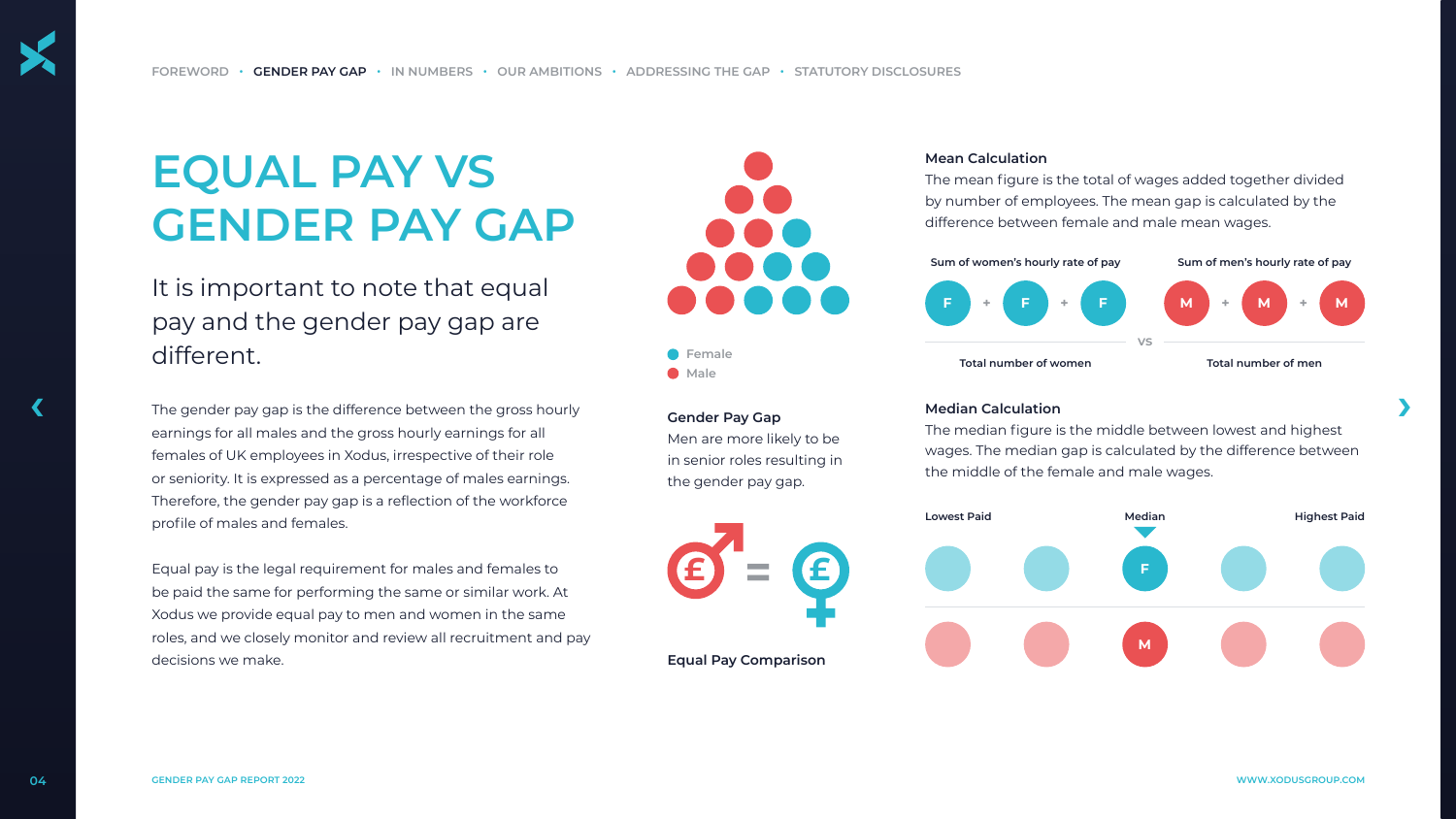

**FOREWORD • GENDER PAY GAP • IN NUMBERS • OUR AMBITIONS • ADDRESSING THE GAP • STATUTORY DISCLOSURES**

Of our 293 relevant employees, one third are female.



## **IN NUMBERS**

## **Percentage of employees in pay quartiles**





This data shows that the female population is mostly distributed across the two lower quartiles. This clearly shows that females proportionately hold fewer senior positions than males within the company.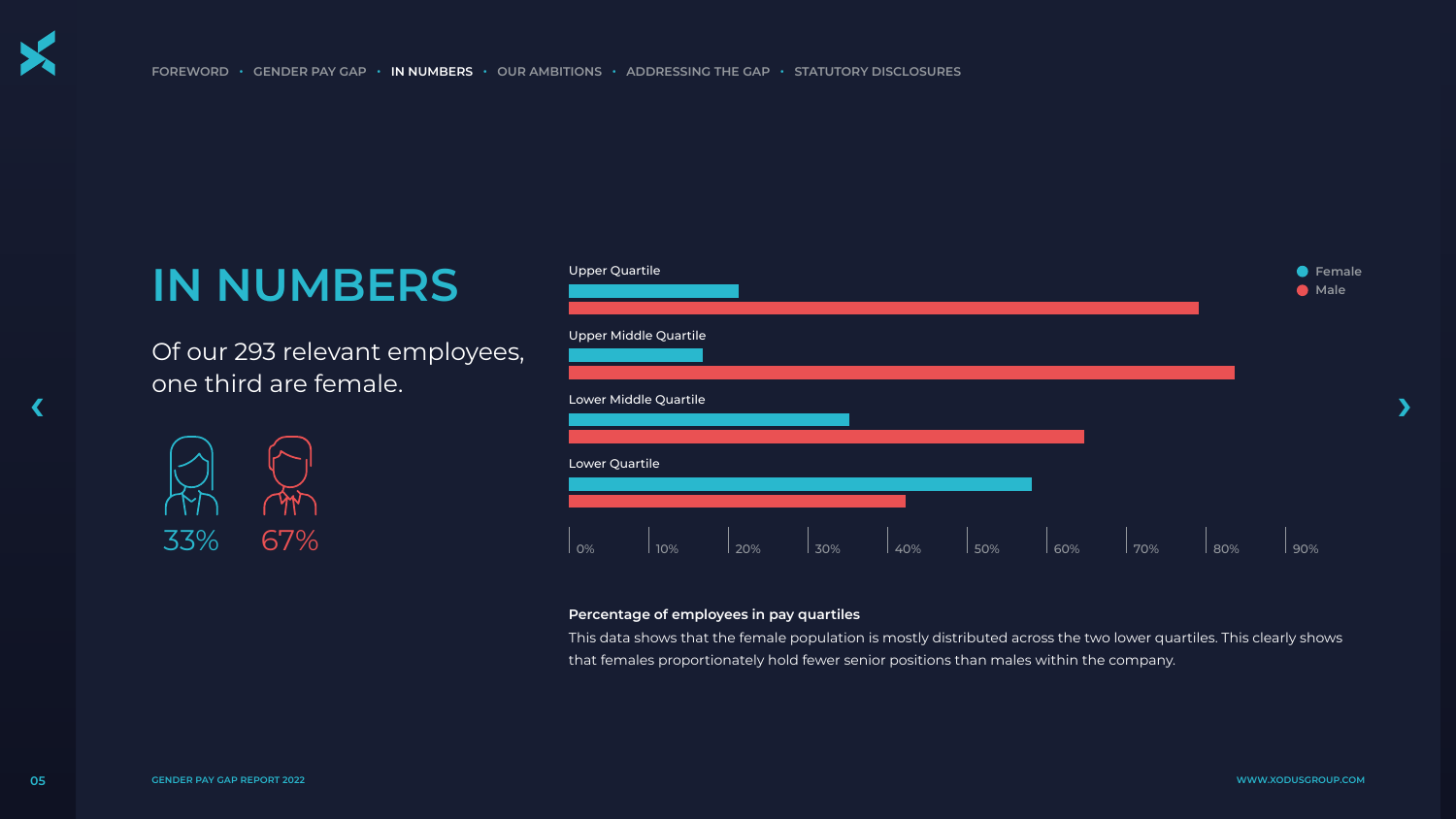### **The gender pay gap**

The data shows that the female population of employees has lower average earnings than the male population of employees.

### **The bonus pay gap**

The data shows the average female receives lower bonus pay than males. The bonus paid in the 12 month period prior to the snapshot date includes project bonuses and Xcellence awards\*. The senior management bonus did not pay out in the snapshot year.



\*The Xcellence award scheme allows colleagues to recognise their peers for excellence in behaviours and achievements that are beyond what is normally expected. In the snapshot year they were awarded to recognised personnel every 4-6 weeks.

## **Percentage receiving bonus pay**

This is calculated by evaluating the number of bonuses paid to males and females against the total population of each gender. This data shows that male employees are more likely to receive a bonus payment compared to female employees.

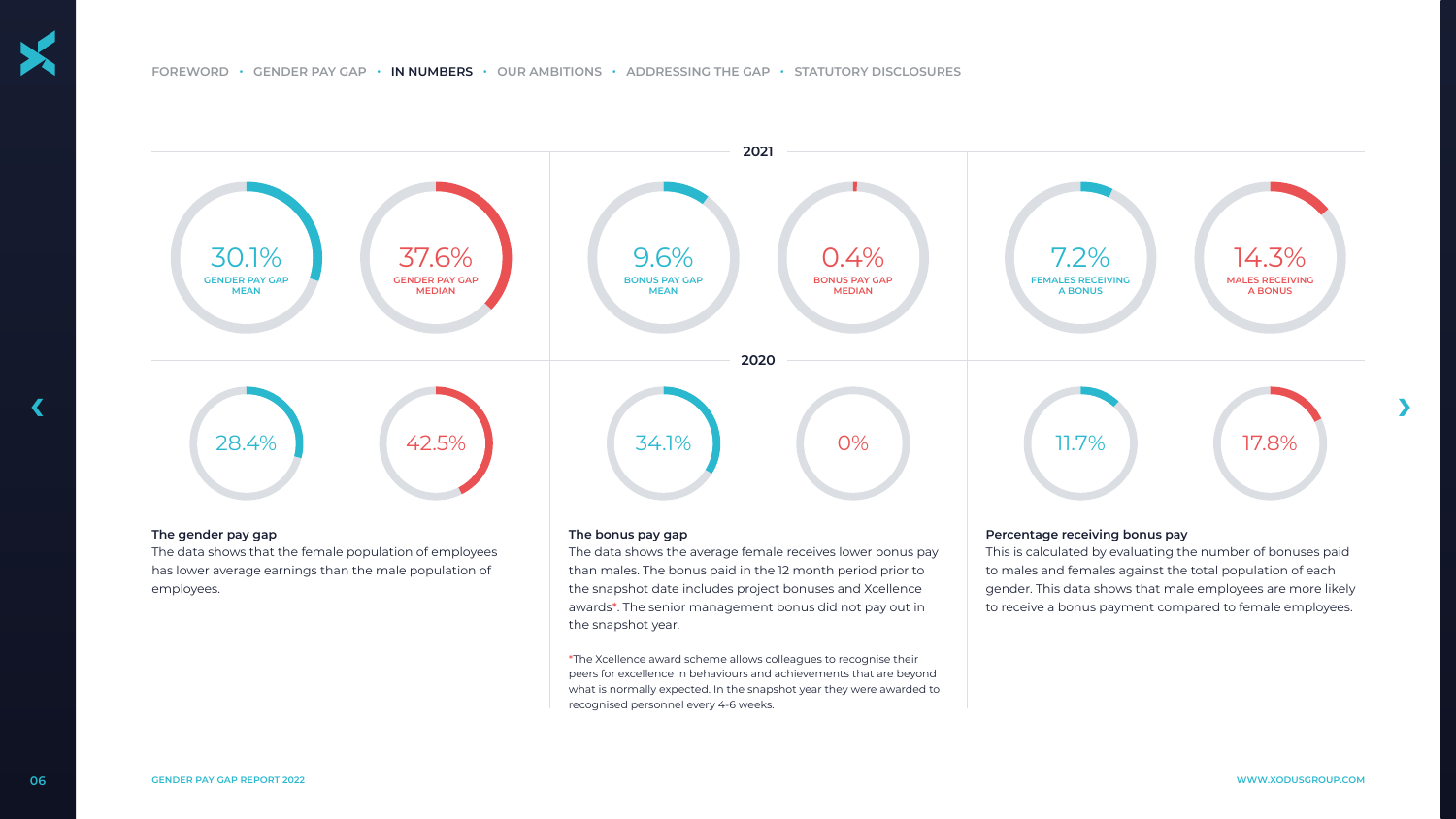

**We will have a 50/50 female/male graduate intake across all divisions.**



We have seen an improvement in this area. However, the pandemic has impacted graduate hiring compared to previous years.

Progress has been made but more work is required at senior grades (XA, X0). This is a key focus for our leadership team.

Our median gender pay gap has has reduced by 4.9%. It's too early to reflect actions underway this year but does reflect the salary spread for gender adjusted in favour of females.

\*Median gender pay gap



We are committed to hybrid and flexible working for all employees. We will launch a new policy this year to support this.

\*Entire workforce, not just the population of PMs





**Graduates at 6th** 



**Graduate intake** 

**Women will make up at least 30% of our business at all levels.**

**We will halve our gender pay gap.**



**We will make it possible for project managers to work part time.**



## We aim to achieve the following by 2025:



## **OUR AMBITIONS**



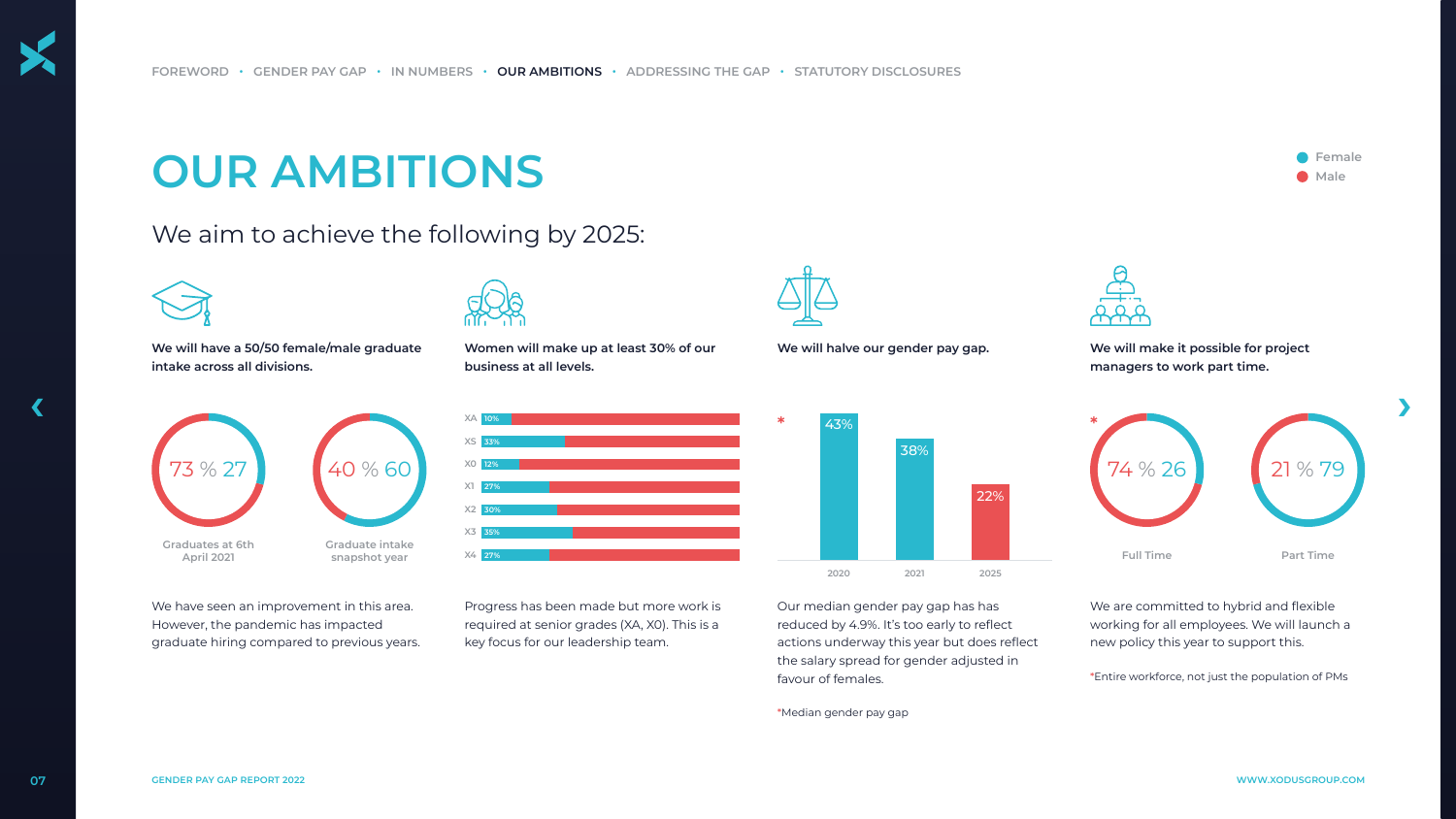### **Reasons for Our Gender Pay Gap**

The reasons for our gender pay gap are the same as those set out in our first gender pay gap report in 2020.

- **1.** The under presentation of females in the energy industry which is reflected in our technical grades
- **2.** The uneven distribution of females across grades and in senior technical and leadership positions in our business

### **Addressing our Gender Pay Gap**

Since publishing our first gender pay gap last year, Xodus has been on the journey necessary to address the underlying factors affecting gender equity and female inclusion in our organisation. We have improved our female graduate recruitment and are on track to having 30% female representation at five of our grades. However, there is still work to do at our top two grades. Our median gender pay gap has reduced by 4.9 percentage points. We have also seen an increase in part-time working from 8 to 12% of employees.

This year, Xodus is undertaking reviews of key policies and practices throughout our employee experience, with a diversity and inclusion mindset. There is particular focus on our recruitment, promotion and progression processes, as these are essential to attract, retain and include diverse talent and support the work to improve female representation at our most senior grades. 1. The under presentation of females in the energy industry practices throughout our employee experience, with a<br>
which is reflected in our technical grades diversity and inclusion mindset. There is particular focus on Equ

Addressing the gender pay gap and improving our gender balance is a key part of our diversity and inclusion ambitions and journey with female inclusion as a key focus area for 2022. We have leadership support for our gender performance ambitions and commitment to taking demonstrable actions to deliver on these aspirations.

We know awareness and understanding of diversity and inclusion is fundamental to enabling people to thrive, achieve and to foster a culture of equity. Xodus has therefore started with and continues to focus on training and engagement.

Xodus has implemented and promote hybrid and flexible working for all our people, as we recognise the importance of this for inclusion, wellbeing, work-life balance and enabling everyone at Xodus to have the chance to advance their career irrespective of their working pattern.

The first Xodus Employee Resource Groups (ERGs) started in 2020 and have been instrumental in engaging people

in understanding gender issues and identifying solutions and actions for change. One notable area of collaborative improvement, due to engagement between the ERG and leadership, is in the enhancement of the Xodus parental leave policies in 2021, moving to a global policy with increased maternity and paternity policies and access to employees irrespective of length of service. This approach will continue in 2022, with a dedicated ERG focused on female inclusion.

We are engaging with directly and accessing external expertise in diversity, inclusion and equity. In 2020 we signed up to the AXIS Network Pledge, committing to work towards gender equality and equity in our industry. Xodus is also participating in the UN Global Compact Target Gender Equality Women Empowerment Principles Programme, which is designed to accelerate organisational performance on gender through implementing their framework and the insights offered through additional metrics.

Xodus is taking the required positive actions to close our gender pay gap. These steps will take time to yield lasting and sustained results, and there is much more to do – with the support, contribution and commitment from us all.

## **ADDRESSING OUR GENDER PAY GAP**



**Dami Ladeinde, Diversity & Inclusion Transformation Manager**